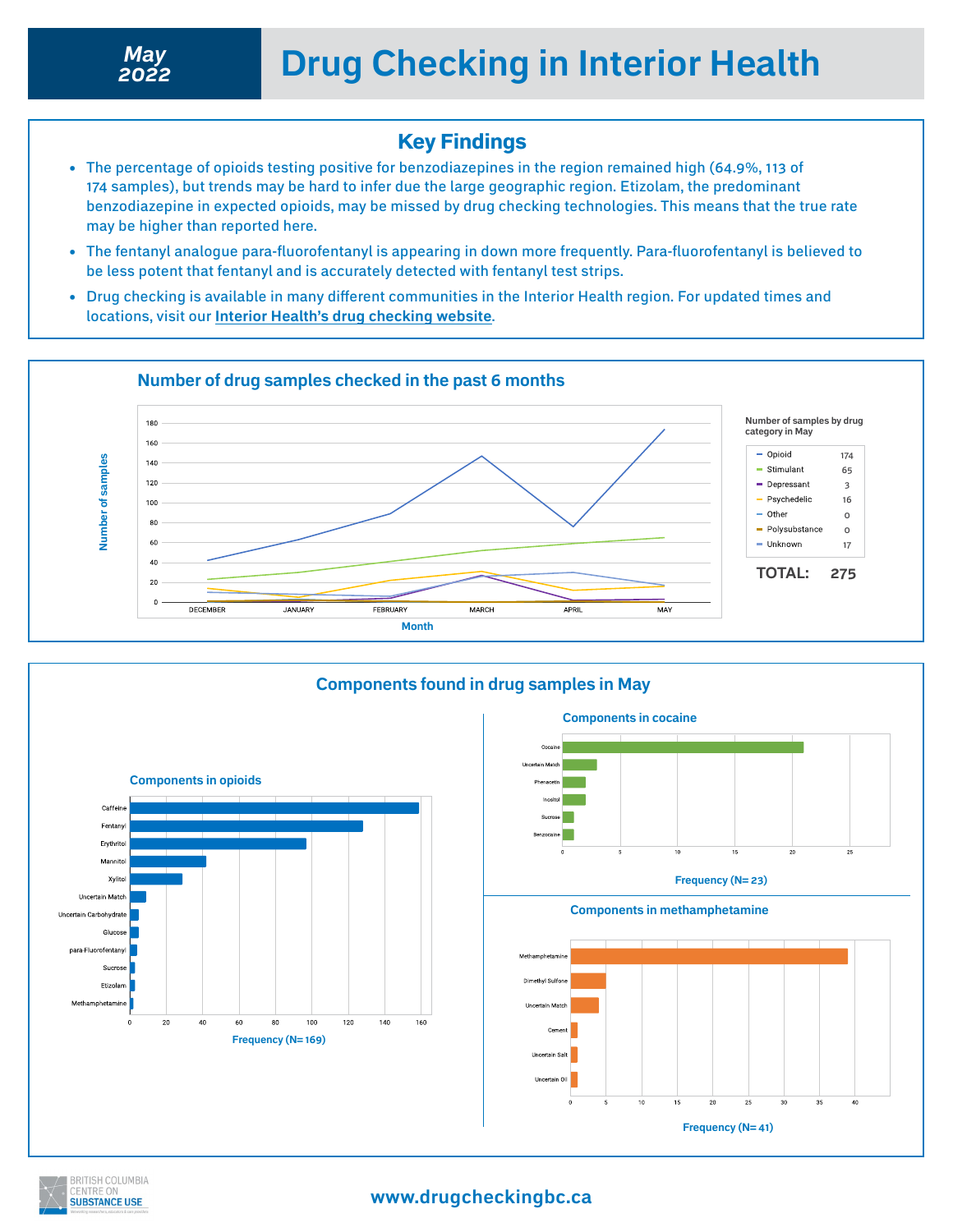



## **! PUBLIC HEALTH NOTIFICATIONS**

| Date & Location                              | <b>Expected Drug</b> | <b>Drugs Detected</b>                                               | Fentanyl<br><b>Strip</b> | Benzo<br><b>Strip</b> | Area<br>Purchased | Alert Message                                                                                                       |
|----------------------------------------------|----------------------|---------------------------------------------------------------------|--------------------------|-----------------------|-------------------|---------------------------------------------------------------------------------------------------------------------|
| May 5 2022<br><b>ASK Wellness</b><br>Merritt | Down/Fentanyl        | Caffeine, Erythritol,<br>Fentanyl                                   | Positive                 | Positive              | Merritt           | There is a high risk of overdose when<br>down contains a high concentration of<br>fentanyl and benzodiazepines.     |
| May 25 2022<br><b>ANKORS</b><br>Merritt      | Down/Fentanyl        | Caffeine, Erythritol,<br>Fentanyl,<br>Flualprazolam,<br>Carfentanil | Positive                 | Positive              | <b>Nelson</b>     | These results are from a partnered<br>laboratory. There is a high risk of<br>overdose when carfentanil is consumed. |

Health authorities and community organizations issue further toxic drug alerts from sources other than drug checking. See their respective websites or social media accounts for more alerts.

**For information about public health alerts in the Interior Health region, please visit:** 



#### **Percentage of opioids testing positive for benzodiazepines in the past 6 months**

During the month of May, **64.9%** of expected opioid samples tested positive for benzodiazepines using test strips in our partner sites in Interior Health **(113 samples of 174 checked)**. Opioid samples are checked for benzodiazepine-positivity using BTNX test strips and the FTIR spectrometer. The results presented here are derived from both of these technologies and are presumptive until confirmed by a laboratory.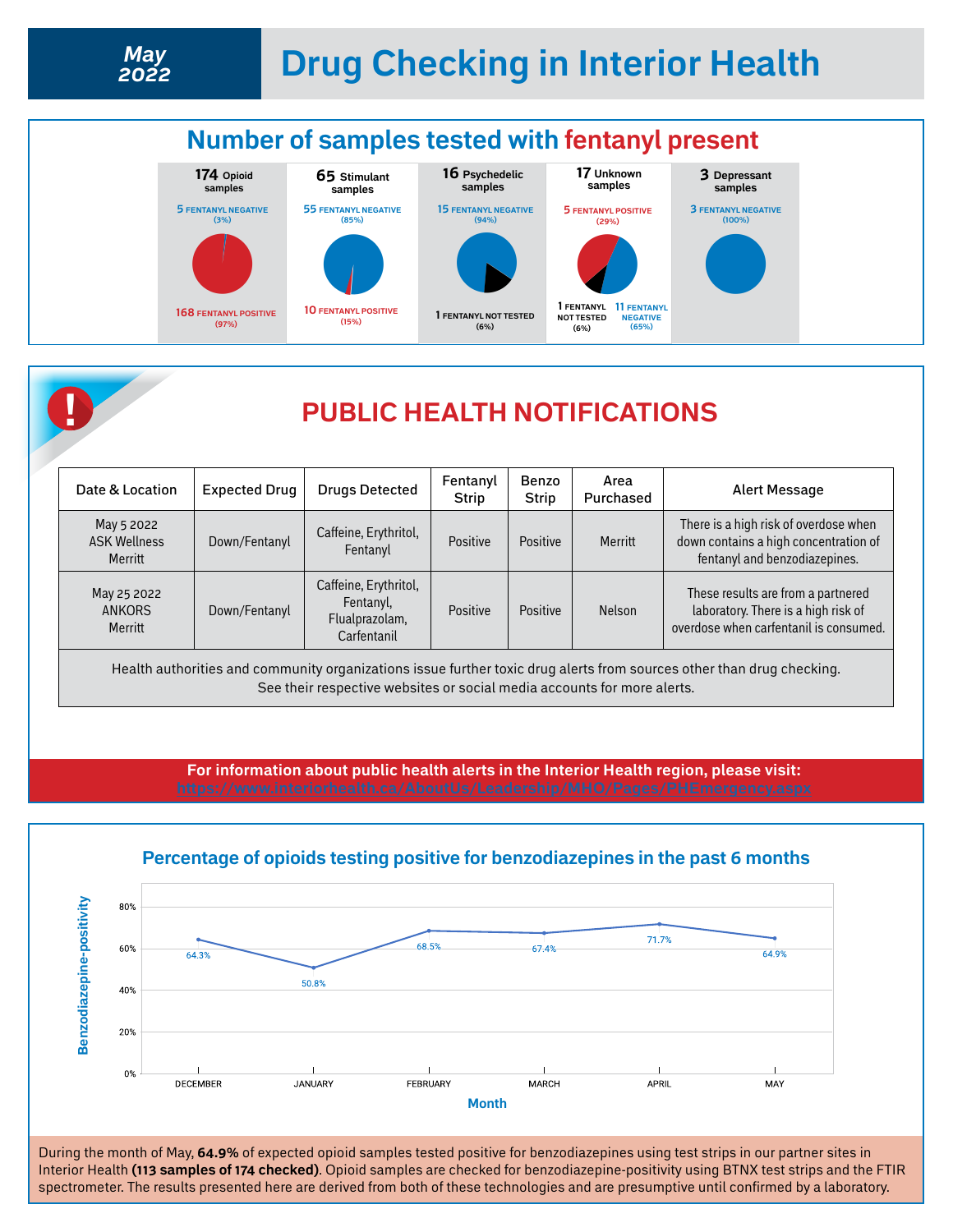# **Number of drugs checks at each site**

| City/Town          | # of Drugs Checked |
|--------------------|--------------------|
| <b>Nelson</b>      | 46                 |
| Castlegar          | $\overline{c}$     |
| Trail              | 14                 |
| <b>Grand Forks</b> | 28                 |
| Cranbrook          | 29                 |
| Kamloops           | 29                 |
| Penticton          | 54                 |
| Merritt            | 10                 |
| Kelowna            | 42                 |
| Vernon             | 21                 |
|                    | 275                |
|                    |                    |



*Depressant may include: benzodiazepines, etizolam, GHB, hypnotics*

*Opioid may include: "down," heroin, fentanyl, pharmaceutical opioids* *Polysubstance includes: cross-category mixtures*

*Psychedelic may include: MDMA and related, 2C-family, tryptamines, ketamine, LSD* 

*Stimulant may include: methamphetamine, "speed," cocaine and crack cocaine, cathinones*

*Unknown includes: samples where the individual was unable to identify an expected substance - this includes found samples.*